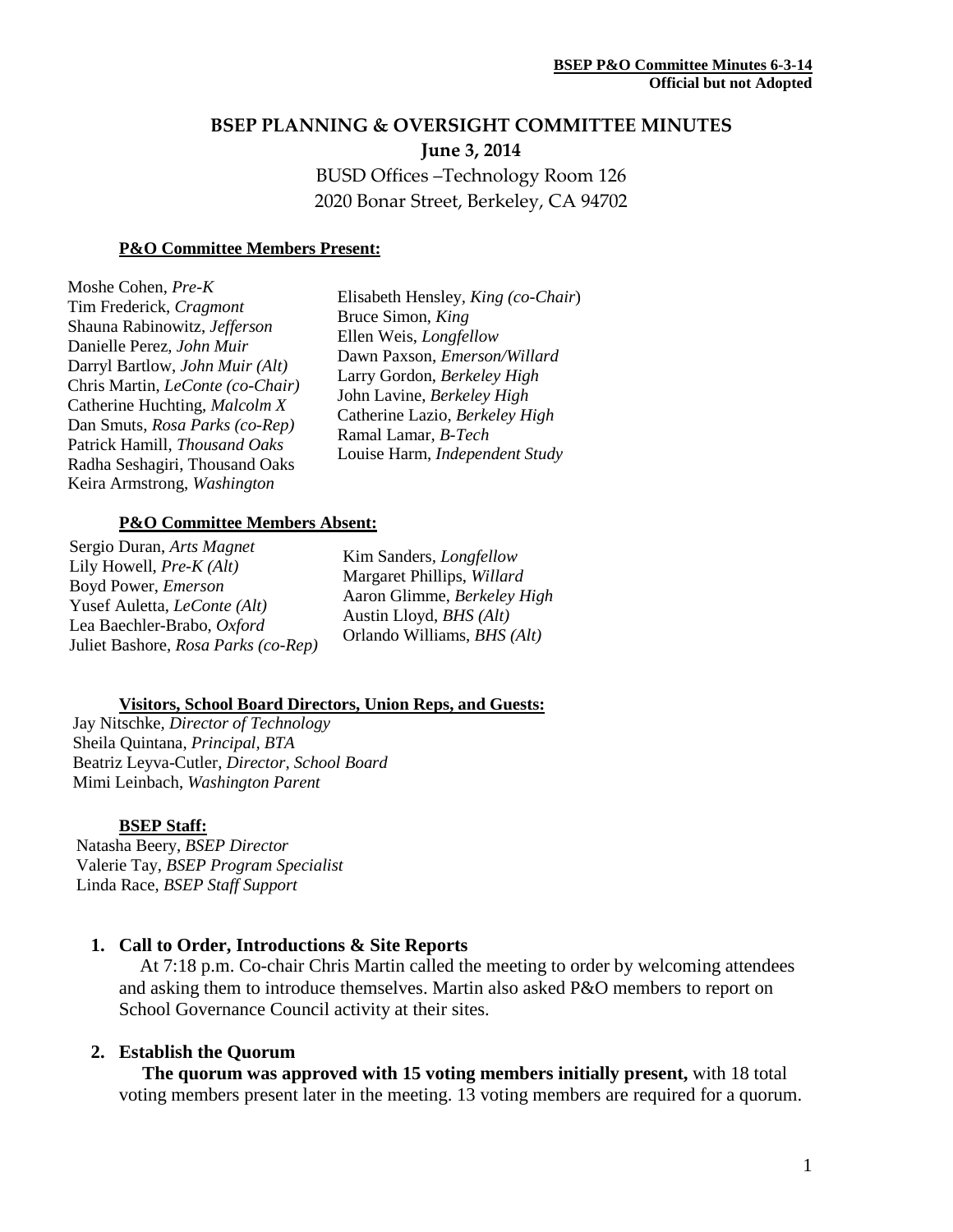### **3. Chairperson's Comments**

*Co-Chairs Chris Martin and Elisabeth Hensley*

 Martin stated that he and Hensley would be stepping down as P&O Co-chairs after several years of service. They are actively seeking a chairperson(s) for the committee for the upcoming school year 2014-15.

# **4. BSEP Director's Comments**

Natasha Beery*, BSEP Director* Beery and Tay handed out small tokens of appreciation to the members of the committee.

### **5. Approval of P&O Minutes of May 13, 2014**

 **MOTION CARRIED (Paxson/Lamar):** To approve the meeting minutes of the May 13, 2014 P&O Committee Meeting. **The motion was approved with a showing of 13 hands, with 0 objections, and 2 abstentions.**

### **6. Public Comment**

There was no public comment.

**7. Proposed Revision to Class Size Reduction Plan FY 15: Teacher Template and Program Support Adjustment for Berkeley Technology Academy**

Sheila Quintana, *Principal, BTA*

Quintana provided the following handout: •*Letter from Sheila Quintana, BTA Principal to the BSEP Planning & Oversight Committee dated June 3, 2014*

 Martin clarified that this item was not an action item but a small change to the staffing allocation. Quintana handed out her letter to the P&O Committee as mentioned above. Quintana gave an overview of the successes of BTA, which included Western Association of Schools and Colleges (WASC) accreditation, "A-G" credits to universities, an increase in API from 460 to 700, increased attendance, and increased graduation rates.

 Quintana went on to explain that a majority of BTA students "suffer from Complex Post-Traumatic Stress Disorder that has created a barrier to academic instruction." In order to continue the successes that she outlined in the letter, services need to be coordinated and provided by an Intervention TSA. Quintana stated that the FTE allocation for BTA would remain the same but be adjusted to provide for a 1.0 FTE Intervention TSA with funding equally shared by BSEP and the General funds. BTA would continue to maintain current class size of 15:1 and "A-G" accreditation as required by WASC. Beery confirmed this revision to the teacher template.

 There was a discussion about using program support funds as part of providing services to BTA and concerns about maintaining staffing through program support which is a third tier category behind CSR. Quintana stated that future plans are to shape BTA into a technology school. This may need to be revisited next year with consideration given to maintaining BTA staffing. Quintana emphasized that the Intervention TSA would be someone with teaching credentials and hired from "in-house" personnel to maintain consistency. She also stated that after a year she would be able to come back with baseline data from BEA and Illuminate. Quintana noted 10% of BTAs students came from Juvenile Justice and 90% from BHS, and she doesn't get them until they are 16 years old, and the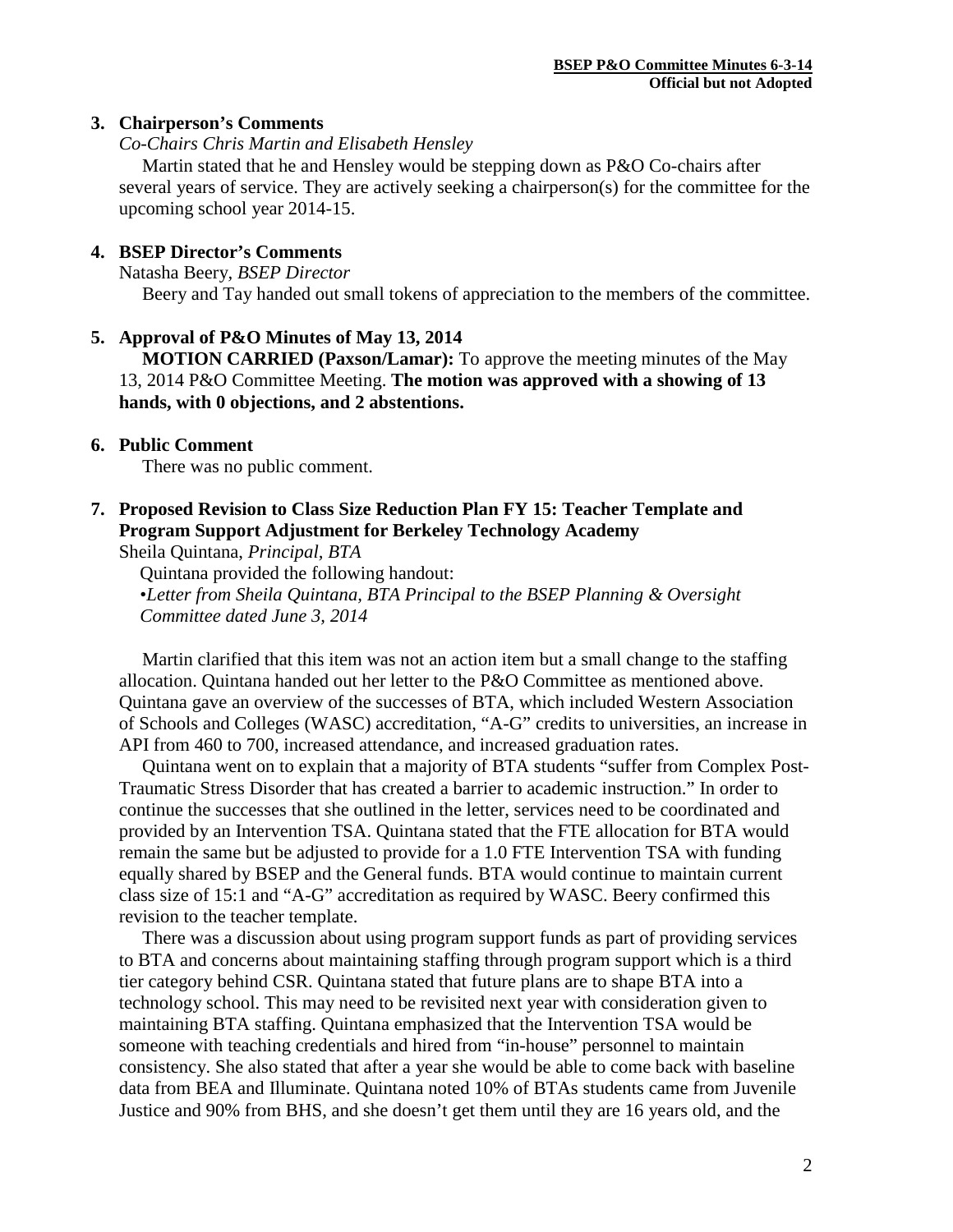whole of BTA has LCFF targeted students and that BHS can direct funds to the targeted students based on the data that gets compiled.

 Martin stated that P&O member Lamar was a strong advocate for BTA over the course of the year and thanked Principal Quintana for her presentation.

### **8. Overview of BSEP School Site Plans for FY 15**

Natasha Beery*, Director of BSEP and Community Relations* and Valerie Tay, *BSEP Program Specialist*

Beery and Tay provided the following handouts:

• *2014-2015 K-5 Consolidated School Plans for Student Achievement) from Natasha Beery, Director of BSEP and Community Relations, and Christina Faulkner, Director of Curriculum and Instruction to the BSEP Planning & Oversight Committee dated June 11, 2014*

*• Summary of BSEP School Site Discretionary Funds, Annual Plans for FY 2014-15 For Board Adoption June 25,2014*

*• Site Discretionary Summary FY 2013/14 (Beige Spreadsheet)*

*• Site Discretionary Summary FY 2014/15 (Green Spreadsheet)*

 Tay stated that the Board would be presented with the Pre-K thru 5 site plan budgets on July 11, 2014. She noted that this year was a challenging year and although some of the site plans were still in flux, the Pre-K thru 5 ones were finished. She stated that the spreadsheet for FY 2014/15 (green) lays out all the site plans by object code, e.g., certificated or classified positions. Tay also provided a spreadsheet for FY 2013/14 (yellow) for comparison. Tay confirmed that the spreadsheets examined BSEP funds only but noted that the allocation of Title I and PTA funds could be found in the actual site plans. Because of the new LCFF in which State money is allocated centrally, there were less funds for the sites to direct. She said it was interesting to note that one impact of the LCFF/LCAP on site budgets was that more money went to rounding out the Literacy Coach and RTI positions. Tay pointed out that unds for Instructional Specialists were used at two sites for enrichment programs such as dance, drama and PE and at other sites for their garden programs. She confirmed that the unallocated reserve was money that sites set aside because of uncertainty in case certain pieces of district funding did not come through, for example, for the literacy coach or parent liaison. Washington Elementary had a larger reserve and Armstrong confirmed that the carryover was prioritized for programs and materials, and they were waiting to see what funding would be provided before making their allocations. Beery said that the site plans would be compiled in a binder and presented to the Board at the end of June. This year the Board asked for the information to be split, and they will review K-5 site plans at the June  $11<sup>th</sup>$  meeting and the middle school/high school sites plans on the June  $25<sup>th</sup>$ .

 Rabinowitz asked about the growth of students at Jefferson Elementary and questioned the funding shown on the spreadsheet. Beery responded that for the schools that were getting extra classrooms next year, not just extra students, they would be getting an extra allocation (a set amount) from the 0852 Site Discretionary Fund on a per classroom basis. Beery noted that there the budget is very tight and funding will be made available after the books are closed. Tay added that those particular sites have submitted their priorities for that extra allocation if and when the funds come in, but they are not shown on the spreadsheets.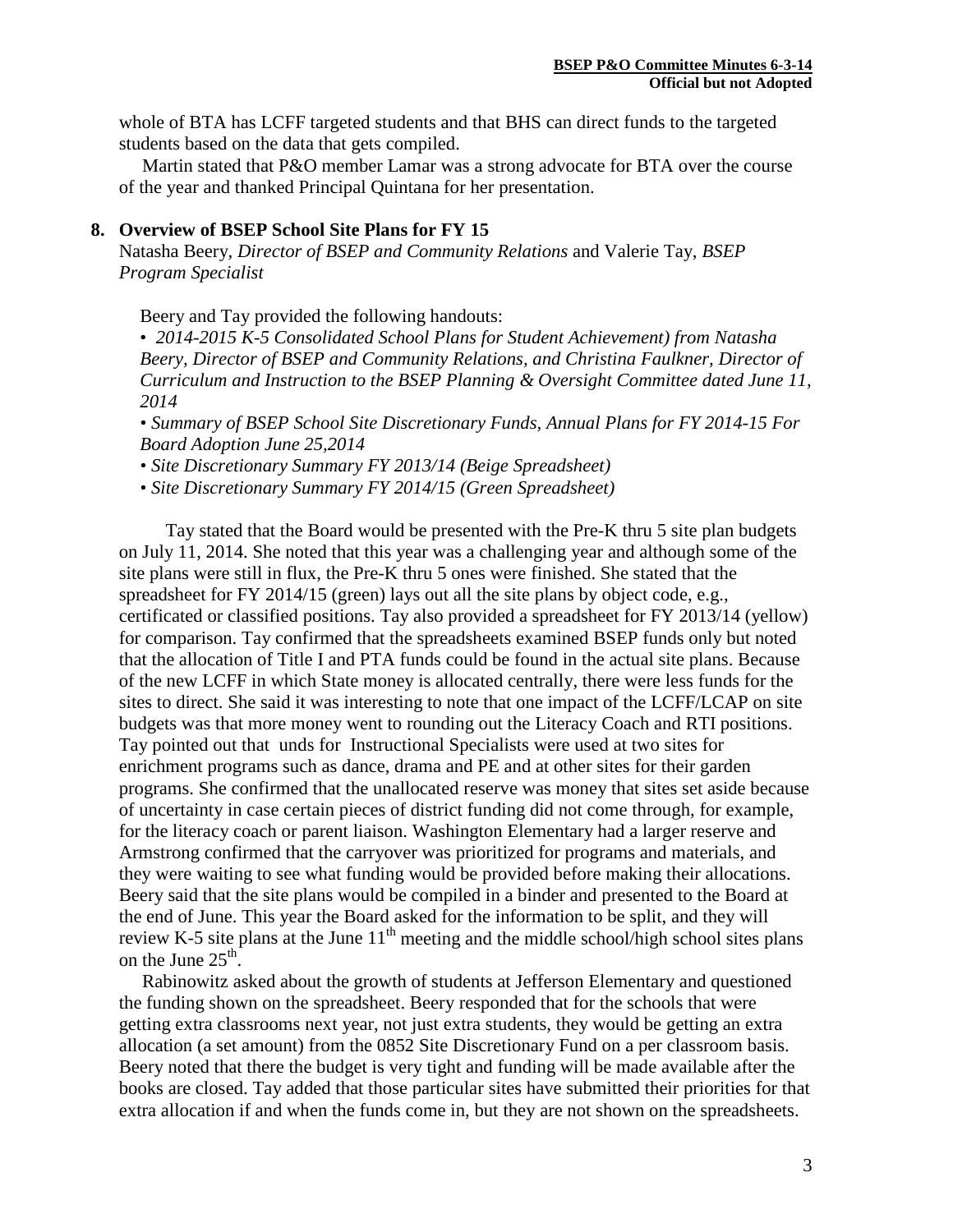There was a concern expressed about Vice Principals for RtI, their role in providing counseling services and their funding through BSEP. MLK Middle School has amodel where the VP travels with a cohort through the middle school years. Cohen noted that he observed that the  $6<sup>th</sup>$  grade VP provided not only administrative/RtI functions but direct instruction when needed. Hensley stated that a portion of the RtI allocation funds the RtI coordination of the VP's job. The other middle schools don't have this model, but they are each less than half the size of MLK Middle School. Hensley and Simon added that when a parent at King needs to talk to someone about their middle school student, they go to the VP as their main point of contact. Simon noted that it was expensive to have the cohort model and a difficult conversation that happens every year there. Hensley wondered how critical services get delivered at other middle schools and noted that there was a connection point at every grade level in the cohort model. Paxson expressed her concern about the burden that comes back to the sites for managing funding and programming, not just little things but for big things. The pressure is also shared by the PTAs at each site. She also noted that the sites are cutting checks to give money back to the District for programs such as cooking/ gardening and music. Armstrong noted that it would be good to get the full picture of the funding at the sites, as the PTA funding is not noted on the spreadsheet.

 The Pre-K carryover was briefly discussed. The number for the carryover is \$40,000. Cohen stated that Pre-K is a place where there are a lot of funding sources coming together. He noted that there was a scare that they might lose all the Head Start funding for this year, and there were hoops to jump through to make sure that did not happen. Priorities were created and the reserves are the failsafe for critical positions and programming. Tay restated that the large carryovers were based on uncertainty in the changes in funding this year and most of the allocations were for hourly instruction and instructional materials. In prior years, these items would have all been in the budget. Tay added that this year Willard has a bit more BSEP money going toward counseling.

 Huchting asked about the Curriculum Coordinator at Malcolm X Middle School, which is a very large school, and asked if it was time to get that school a Vice Principal. Beery noted that the discussion would have to be made with the Superintendent, Assistant Superintendent and the Superintendent's Cabinet. She added that there was progress in looking across schools to regularize support staff, as well as looking at enrollment growth. Lazio stated that there was a danger in describing an administrative position by another name and having it funded under BSEP because if and when the District does have funds to support administrative positions, the need would be hidden in the BSEP funds. She felt it was important to call the positions out for what they really were.

 Tay confirmed that funding streams for the sites included Title 1, BSEP, PTAs, City of Berkeley Mental Health, and Berkeley Public Schools Funds (grants). She reiterated that the spreadsheets did not show the PTA funding but that many of the site plans would show that contribution. However, not all of the site plans show the PTA funding because it is not required that they do so. Martin stated that each school also administers PTA funds differently. There is a PTA Council that audits all PTA budgets, and Beery noted that they were interested in creating a spreadsheet like the one developed for BSEP.

 There was a discussion about the decrease in funding available for site decision-making: \$300,000. (see last paragraph pg. 1, of the memo *2014-2015 K-5 Consolidated School Plans for Student Achievement from Natasha Beery, Director of BSEP and Community Relations, and Christina Faulkner, Director of Curriculum and Instruction to the BSEP planning and Oversight Committee dated June 11, 2014.*) The difference was due to the loss of State EIA and ELL monies.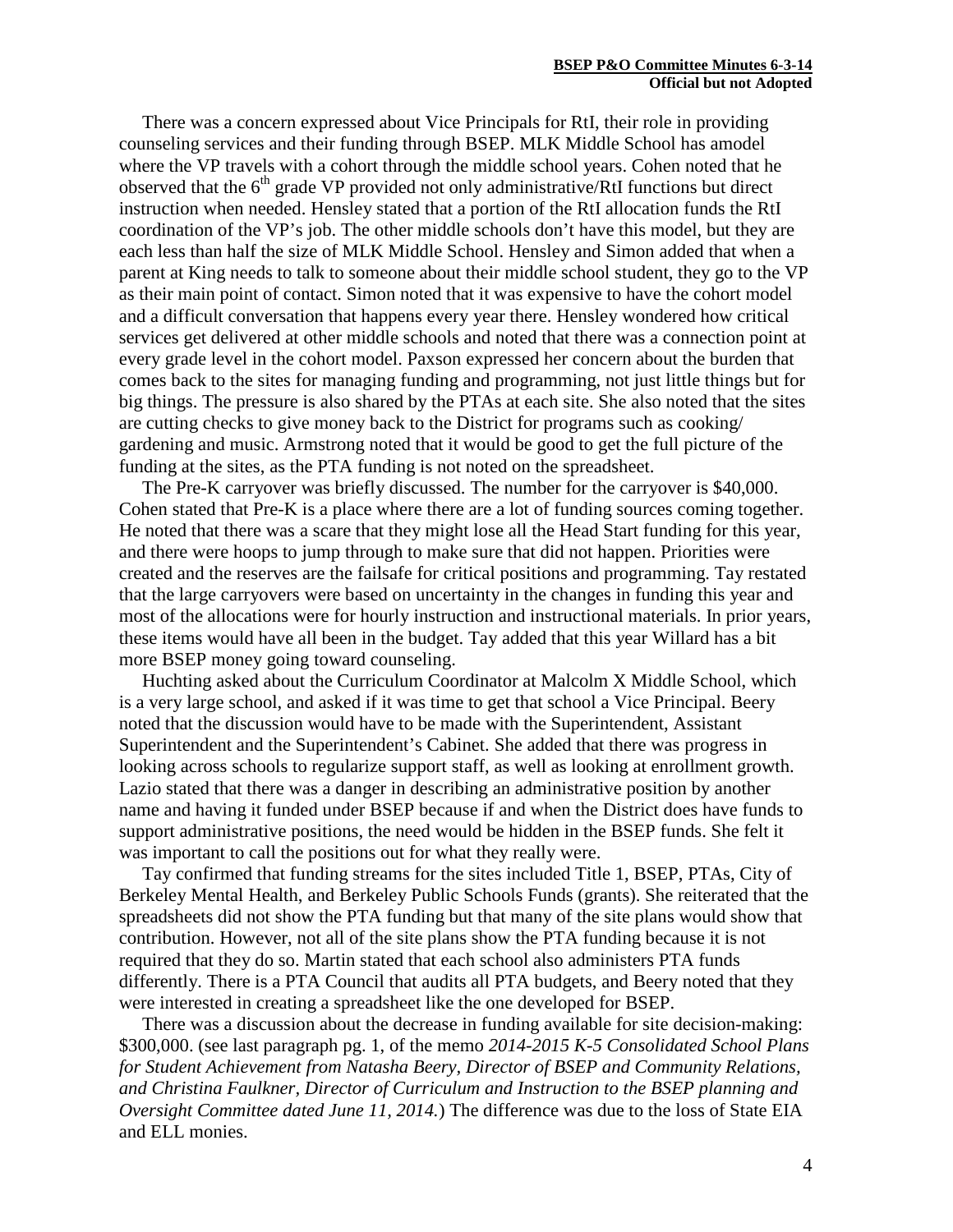Tay responded to a question about the increase in money allocated for teacher substitute days. It was noted that there has been more professional development support in the site budgets this year than in previous years. The sites provide subs for PD days as well as for teacher planning cohorts and curriculum development.

 Paxson noted that the funding streams and allocations are not discussed in a way to see the big picture.

# **9. Challenges Ahead for BSEP Resources and Programs**

Natasha Beery*, Director of BSEP and Community Relations*

 Beery asked for input from the committee members about the following issues and programs:

• Class Size, Expanded Course Offerings and Program Support

There is a concern about the sustainability of the CSR budget and Program Support which has already been expressed by the P&O Committee in a statement to the Board. Beery had asked Liz Karam, BSEP Budget Analyst, to provide information about CSR, and the budget is within \$30K of the projected fund balance. Hensley stated that ECO-Expanded Course Offerings needs to be looked at next year because Board Director Josh Daniels has stated that cuts need to be made to ECO now. It would be helpful for the committee to be informed as to where ECO is at and what is on the table.

• Music/VAPA

Although transfer relief was provided for Music/VAPA deficits, there will be continued concerns with this program as enrollment increases and the success of the program in the middles schools continues. Simon noted that the spring Cazadero program applications had increased by 3 times as many students as there were openings in the last two years, an indication of how popular the music program has become. Smuts noted that the visual arts and performing arts were not getting as much of an allocation.

• Parent Outreach

The PO BSEP plan was approved by the Board, and the rest of PO is funded by the LCAP plan. The PO FTE models were discussed previously by the Staff, the Board and the P&O Committee. Beery noted that the most robust model was having 6 FTE serving 11 elementary schools, working in pairs and with different skill sets. "Family Partnership Coordinators" may be the new nomenclature for the "Site Coordinators" who will help to recognize and instigate change. The rollout of the program has to be worked out and space needs determined. Beery confirmed that sites such as at Rosa Parks and Cragmont, would still be free to provide a person specific to their needs although it would not necessarily be rolled into this model. It would be adjunct.

• Technology

Jay Nitschke, Director of Technology reminded the committee that Pasquale Scuderi will be the new Superintendent of Educational Services, and Pat Saddler, Director of Special Projects (dealing with LCAP, state funding, other funding mechanisms) and Maggie Riddle, Director of Schools (supervising the principals). Superintendent Evans wants to form an internal committee for STEM-Science, Technology, Engineering, & Math from a curricular viewpoint. The Technology plan will overlap with this effort. Nitschke has been lobbying for Tech teacher leaders at schools,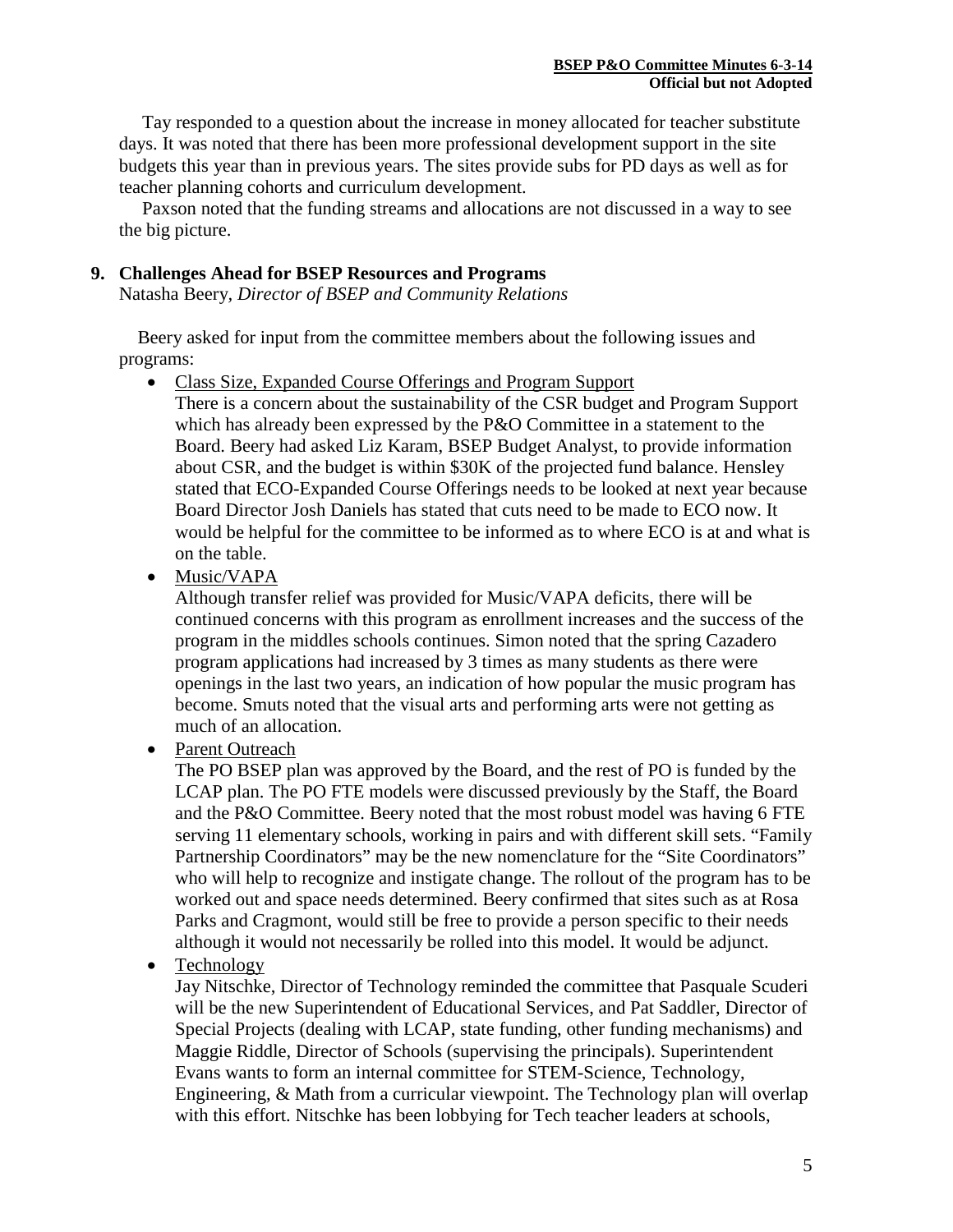which was discussed in Cabinet, and he will be moving forward with the idea. The technology subcommittee may meet sometime in June, and Tay will help schedule that.

• Site Plans, SGCs, and LCAP Plans

Beery stated that things are shifting with SGCs, with the focus not only on BSEP but an annual look at LCAP as well. The PAC-Parent Advisory Group, modeled on the P&O Committee, will be ongoing. The DELAC-District English Learner Advisory Committee looks at their portion of the LCAP. Beery hopes to get the three committees together in the next year.

 There was a discussion about how to get in front of the parents and community to let them know what BSEP and the SGCs are. Problems included getting presentation time at back-to-school night, low turnout for BHS, which has a BSEP and a School Site Committee (which were in conflict this year). Martin suggested that Beery's office provide a way to deal with getting time at school functions. He said it was an opportunity for the committee members to point out what BSEP does when the teachers are being introduced at back-to-school night. Beery stated that she had met with BHS Principal Scuderi and others to see if they could get ahead of things so that there was more support for next fall. Beery and Tay are putting together a kit for the fall to get principals onboard, and there are plans for end-of-school and summer mailings. Hensley stated that she would be happy to share the MLK flyers with people for recruiting and informing families about SGC. In addition, she asked if the bylaws could be revisited as to the expectations for the SGCs and PAC/DELAC, aligning the three so there would not be as many meetings. Beery stated that with the LCAP process, multiple meetings were run with the various groups in parallel process as well as bringing the groups together for a few joint meetings. She felt having a few joint group meetings was fruitful, especially when the same people were participating in more than one group.

It was suggested that since several of the schools were getting new principals, and it would be an opportunity to help them and get their support for BSEP and SGCs. It was noted that there should be greater participation by principals in BSEP outreach. There was concern expressed over administrative selection of parents who would be participating on committees. Lazio stated that review of the bylaws would be important, particularly since the BHS SSC could veto the BSEP budget. It would be good to see how to make the two bodies work better together. It was noted that the new principals would benefit from understanding the program part of BSEP, and Beery stated that it could be built into the principals' meetings.

 There was a conversation about how committee members could speak to friends and family about the role of BSEP and SGCs. It was noted again that many BUSD families do not know about about BSEP. Huchting mentioned that there were not many physical reminders of BSEP's existence, and it would be helpful to have principals mention BSEP at events, such as graduations, and have banners, etc. for that. Beery stated that the BSEP Awareness Subcommittee would be continuing its work in this area.

• Enrollment Growth, Class Size and Facilities Issues

Enrollment will affect CSR, Music/VAPA and Site Funds. Beery, Jay Nitschke, Director of Technology, Lew Jones, Facilities Director, sit on a Board Subcommittee along with two Board Directors. The committee is looking at the demographic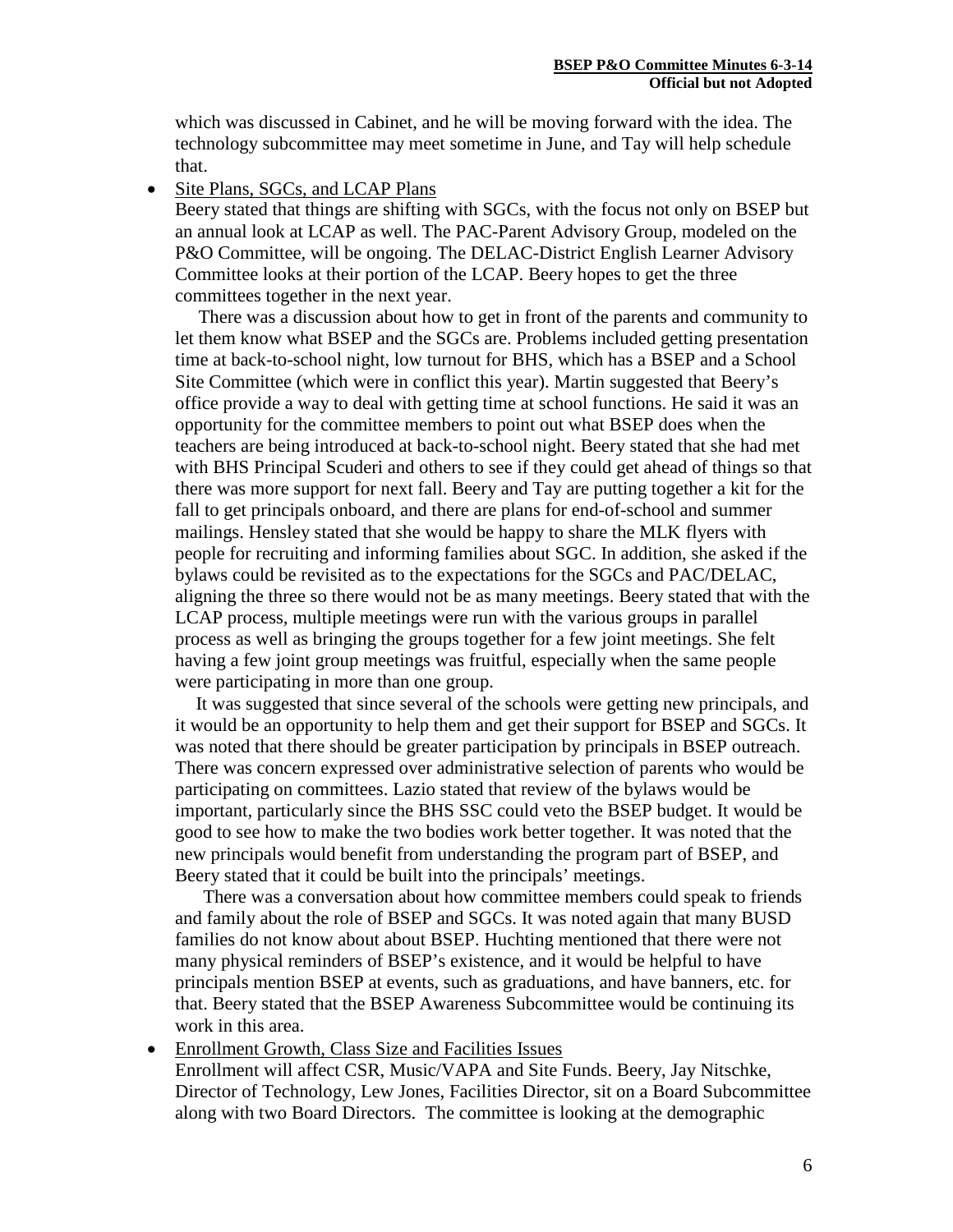projections, facilities, and intersecting policies and issues to be proactive in gathering questions for the Board and the P&O Committee and find the crucial decision points moving ahead. New programming demands space, and that will be an area to be looked at.

- Increased Costs and Decreased Revenue Projections
	- In addition to the increased costs from teacher salaries and bonuses impacting budgets, the state has dictated a requirement for more funding for CalSTRS-California State Teachers' Retirement System. The Compensation and Classification Study may also have an impact on the budgets. Neither of these is within the control of this committee but affects what BSEP can support. Special Ed has been able to take some of the RtI funding from BSEP as MOE-Maintenance of Effort, but that cannot always be relied on.

Beery will notify the committee of any subcommittee meetings over the summer.

### **10. Summer and Early Fall Plans**

• BSEP Measure Awareness P&O Subcommittee

A banner for Music performances was implemented but using that for graduation events had not come up.

BSEP Measure Planning Advisory Committee

The Superintendent's committee is starting to gear up and will be going to the Board in August to give an update on the proposed calendar for planning the next Measure and whether to bring in an outside consultant. Beery confirmed that the subcommittee will be performing an administrative function initially and will be expanded. Lamar suggested that it would be good to get union support on this early in the process.

• Parent Leadership Training: October Workshop Topics

More training and support will be given to creating surveys that are useful, manageable, & translatable. Armstrong pointed out that it took approximately 60 hours of work in order to put together results from their survey.

Smuts suggested that more of a summary and less detail would be helpful and that materials be available in a timely fashion so that people could self-study, however deep they want to go. Harm suggested that for new people smaller seminars, perhaps in two sessions, may be more appropriate to learning the nuts and bolts of things like: what does a site plan look like, what are the numbers that will be looked at, what are some examples of the conversations that you will be engaged in. Smuts added that focusing on what the job is, outlined as bullet points would be helpful. Armstrong suggested that the family engagement/parent liaison position would be important to explain: how to work with the parent liaison and what does that mean for sites. Hamill added that it would be important to explain that the Parent Partnership Coordinator role was actually for the targeted populations at the sites.

# **11. Election of Steering Committee**

# *Co-Chairs Chris Martin and Elisabeth Hensley*

Martin stated that Information on the Steering Committee is item XXVI of the BSEP Planning and Oversight Committee Bylaws in the BSEP binder.